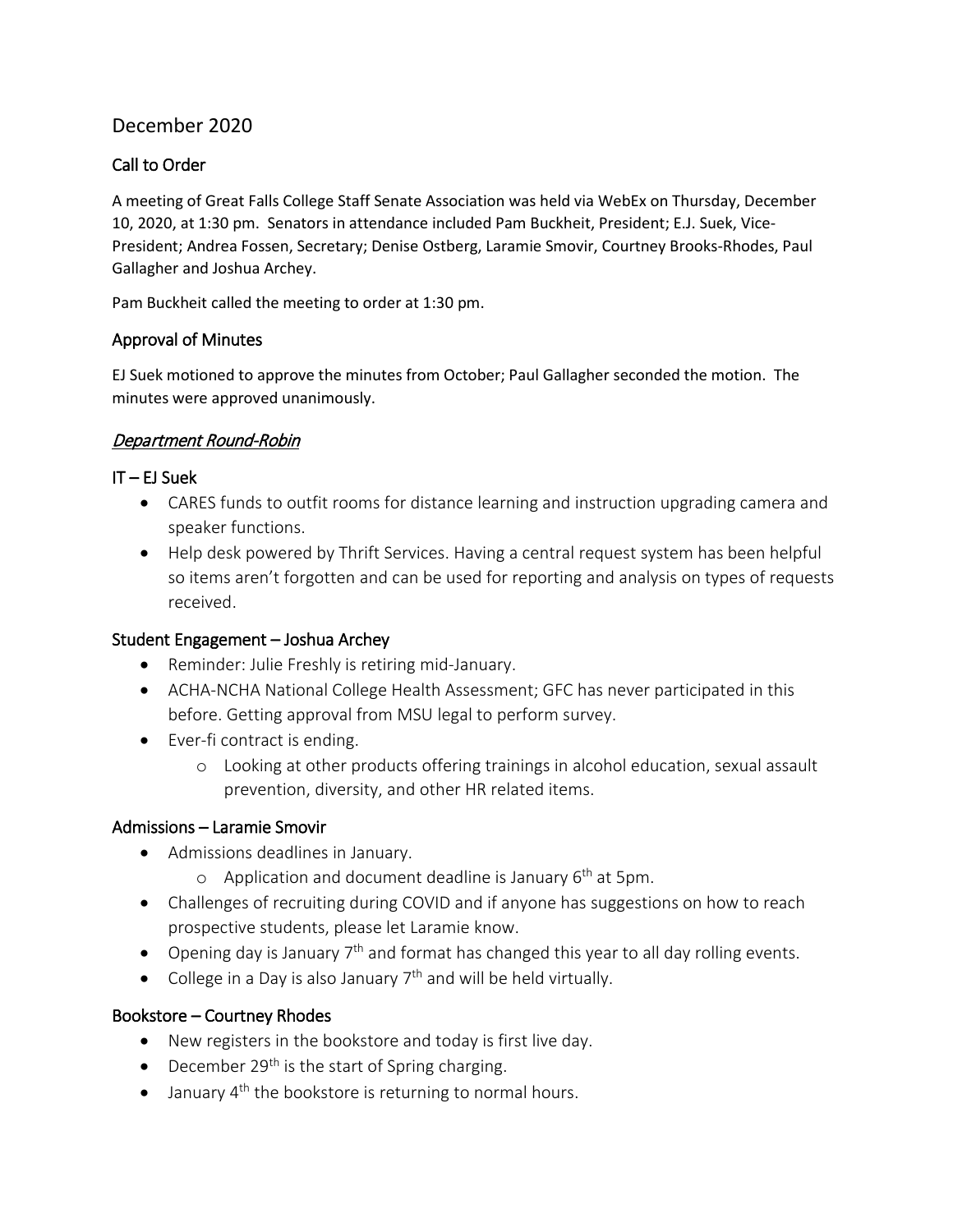### Communications – Denise Ostberg

- Documenting Dental Clinic progress.
- Scott is working on a series of press releases.
- If you have items to post on our Facebook page, please connect with Denise.

### Registrar/Records – Andrea Fossen

- Applications are picking up.
- Registrar's office is working on End of Term.

### Maintenance – Paul Gallagher

- Keeping up with construction and COVID cleaning requirements.
- Intersession is deep cleaning time.
	- o If you're going to be out of your office, let maintenance know and they can deep clean your office.
- Installing new vinyl boards in a few classrooms; these are water and microfiber cloth only.

## Lifelong Learning – Pam Buckheit

- Winter catalog, new this year, will run January until Spring Break.
	- o Online available Thursday, December  $17<sup>th</sup>$  and printed catalogs will be available the week after that.
- Tammie Hickey is interim director while maintaining duties with CCRC.

# Campus Committees & Other Reports

### Food Truck Update - Laramie

- No trucks are interested during winter season.
- Others have expressed concerns over our location and getting traffic worth their time.
- Expect an update in Spring (March/April).

# Cross-Campus Communication

- Laramie had two suggestions:
	- $\circ$  1 to have emails weekly and monthly about camps events once we are open to the public.
		- Denise agreed once we have events she would continue this practice
	- $\circ$  2 concerned about the communication (or lack thereof) regarding different groups on campus being required to quarantine and not notifying others who may have been in contact with them that they are quarantined.